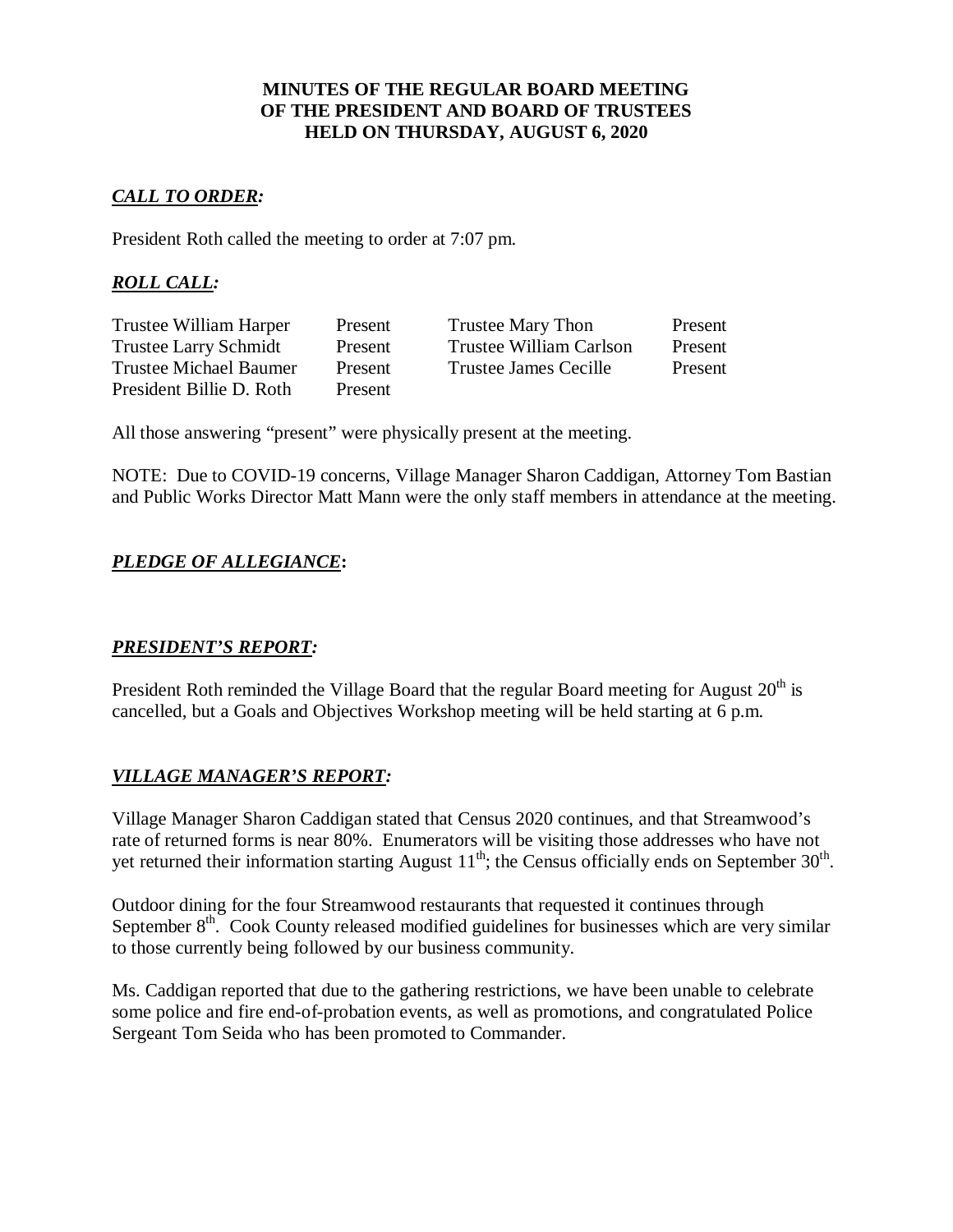# *APPROVAL OF AGENDA:*

Request the Board approve the August 6, 2020 Agenda as presented. Trustee Cecille moved for approval. Trustee Carlson seconded the motion. A voice vote approved the Agenda as presented.

### *APPROVAL OF THE MINUTES:*

Request the Board approve the Minutes of the Regular Board Meeting of July 9, 2020 as presented. Trustee Carlson moved for approval. Trustee Harper seconded the motion. A voice vote approved the Minutes as presented.

#### *FINANCE - Trustee Schmidt/Trustee Baumer*

#### A-20-068 Motion – Approval of Semi-Monthly Expenditures

Request the Board approve the semi-monthly expenditures in the amount of \$2,107,785.58 which represents the total of the schedule of bills dated July 23, 2020.

| General Fund                         | \$398,476.71          |
|--------------------------------------|-----------------------|
| <b>Wetland Special Service Areas</b> | 5,789.36              |
| <b>Capital Replacement Fund</b>      | 1,019,031.15          |
| <b>Street Improvement Fund</b>       | 90,338.95             |
| <b>Equipment Replacement Fund</b>    | 29,176.00             |
| Water and Sewer Fund                 | 536,954.80            |
| Golf Fund                            | 19,298.67             |
| <b>Police Pension Fund</b>           | 8,044.94              |
| <b>Firefighters Pension Fund</b>     | 675.00                |
| Total                                | <u>\$2,107,785.58</u> |

Trustee Schmidt moved for approval of the semi-monthly expenditures as presented. Trustee Baumer seconded the motion. ROLL CALL:

| Trustee Harper  | Aye | <b>Trustee Thon</b> | Aye |
|-----------------|-----|---------------------|-----|
| Trustee Schmidt | Aye | Trustee Carlson     | Aye |
| Trustee Baumer  | Aye | Trustee Cecille     | Aye |

Motion carried.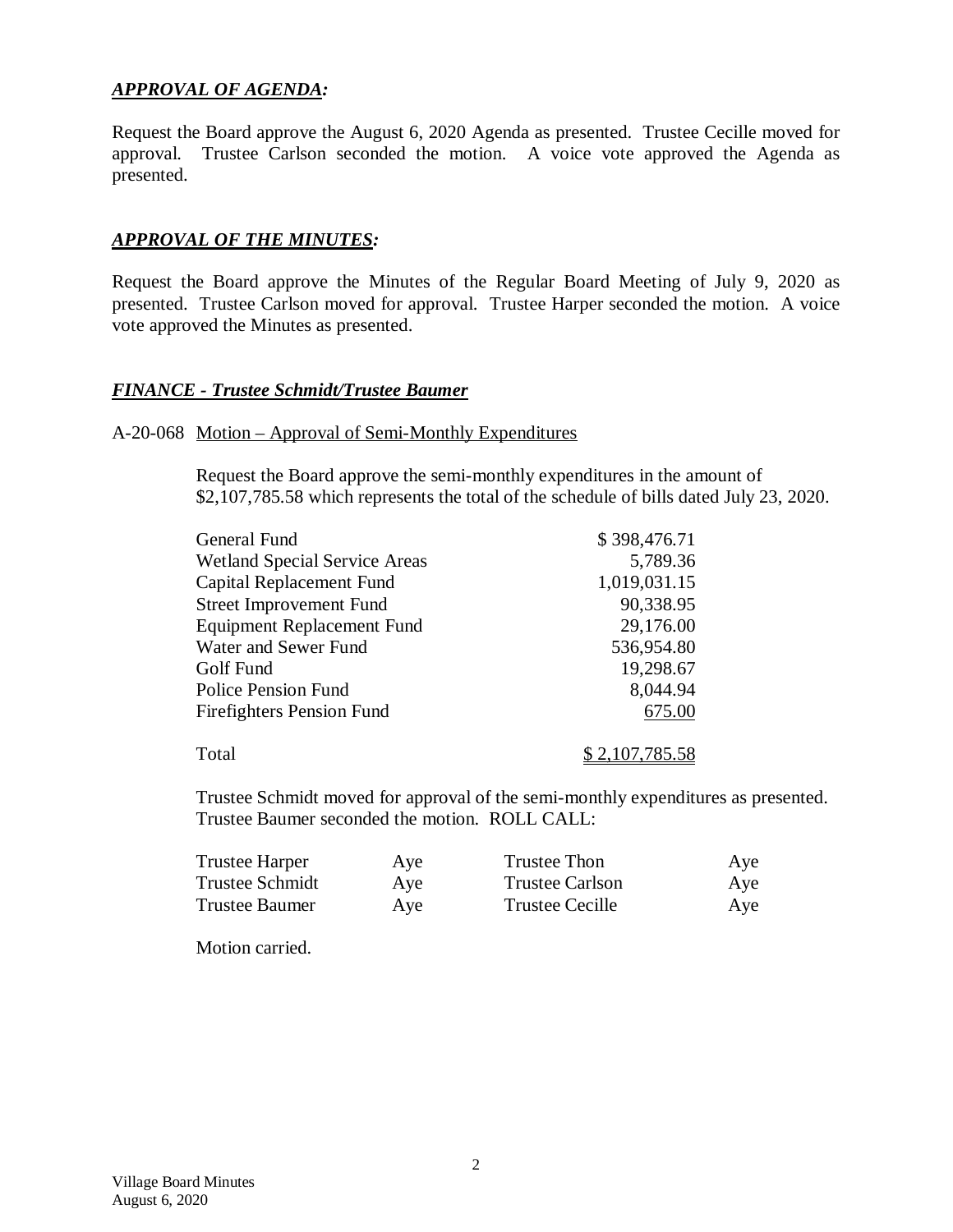#### A-20-069 Motion – Approval of Semi-Monthly Expenditures

Request the Board approve the semi-monthly expenditures in the amount of \$847,305.82 which represents the total of the schedule of bills dated August 6, 2020.

| General Fund                         | \$127,712.44 |
|--------------------------------------|--------------|
| <b>Wetland Special Service Areas</b> | 22,770.00    |
| Capital Replacement Fund             | 56,066.46    |
| <b>Street Improvement Fund</b>       | 164,286.17   |
| <b>Equipment Replacement Fund</b>    | 1,275.00     |
| <b>Facilities Replacement Fund</b>   | 128,245.84   |
| Water and Sewer Fund                 | 328,063.26   |
| Golf Fund                            | 11,917.84    |
| <b>Firefighters Pension Fund</b>     | 6,968.81     |
|                                      |              |
| Total                                | \$847,305.82 |

Trustee Schmidt moved for approval of the semi-monthly expenditures as presented. Trustee Carlson seconded the motion. ROLL CALL:

| Trustee Thon           | Aye | Trustee Schmidt       | Aye |
|------------------------|-----|-----------------------|-----|
| <b>Trustee Carlson</b> | Aye | <b>Trustee Baumer</b> | Aye |
| <b>Trustee Cecille</b> | Aye | <b>Trustee Harper</b> | Aye |

Motion carried.

# *COMMUNITY DEVELOPMENT – Trustee Carlson/Trustee Harper*

#### I-20-001 Information Item – Blood Drive

The Streamwood Blood Commission will hold an expanded blood drive from Monday, August 24 through Wednesday, September 2 at the Vitalant Donation Center located at 211 W. Golf Road in Schaumburg. This event replaces the Blood Drive originally scheduled to be held at the Police Department on August 28. The offsite location was chosen due to concerns about the rise in COVID-19 cases.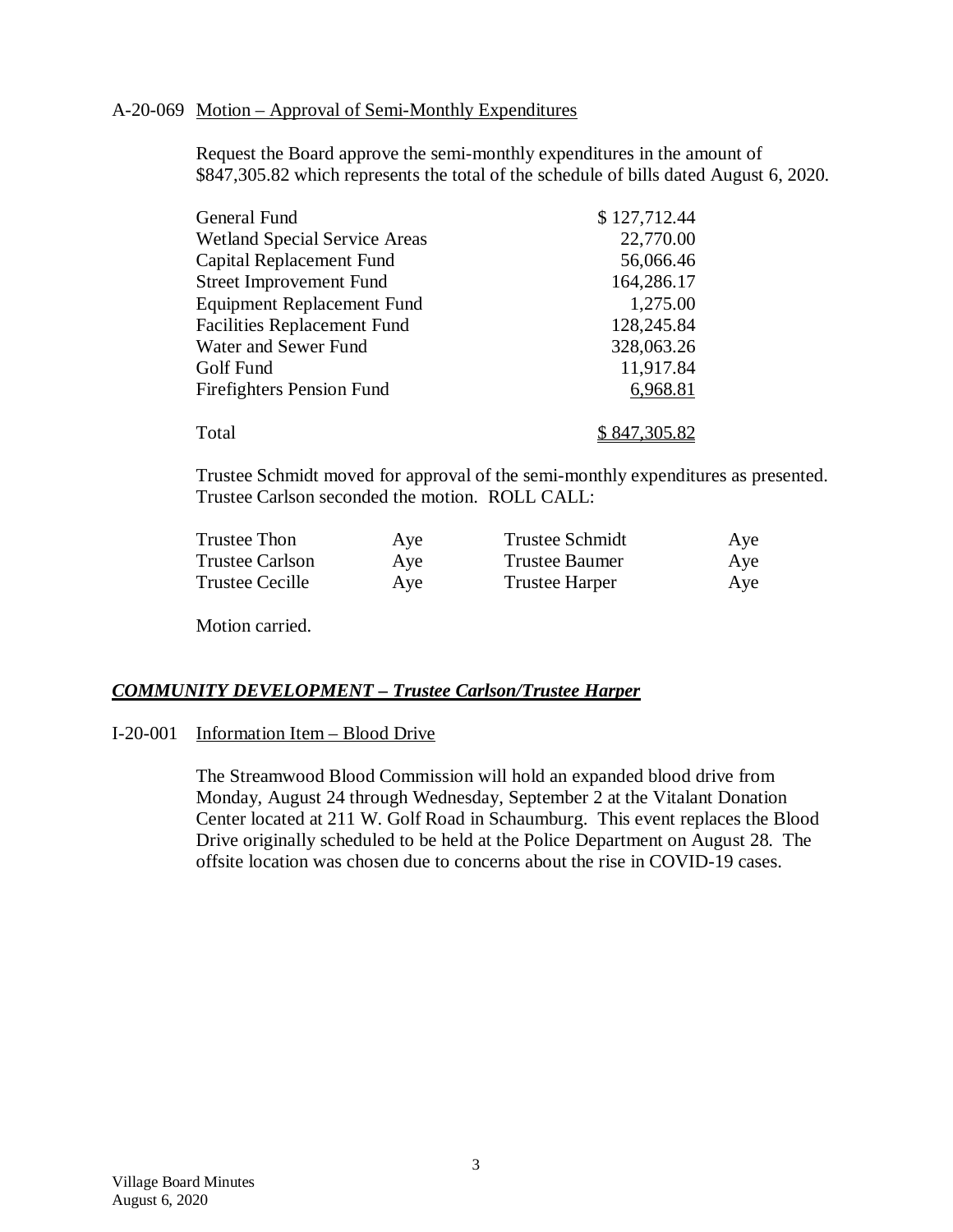# *PUBLIC WORKS - Trustee Baumer/Trustee Schmidt*

#### A-20-070 Resolution – Water Meter Reading System Contract / Water Resources, Inc.

Request the Board approve a Resolution entitled "A RESOLUTION APPROVING AND AUTHORIZING THE VILLAGE PRESIDENT TO EXECUTE ON BEHALF OF THE VILLAGE AND AUTHORIZING THE VILLAGE CLERK TO ATTEST TO A CERTAIN CONTRACT WITH WATER RESOURCES, INCORPORATED FOR THE INSTALLATION AND OPERATION OF A WATER METER READING SYSTEM." This Resolution authorizes a contract with a new vendor for the installation and operation of our water meter reading devices.

Trustee Baumer presented the Resolution and moved for approval. Trustee Schmidt seconded the motion. Public Works Director Matt Mann stated the current water meter reading system was installed in 2007, and had a 10 year warranty. The batteries are starting to fail which results in missed readings. The batteries cannot be replaced. Public Works and Finance have been working for two years researching potential replacement products and several companies presented their systems. Bid specs were prepared with three qualified bids being received. All products are similar with advanced transmitter technology and cloud-based software. The meter readings are relayed to data collectors (currently 7 throughout the Village) and the data is then transferred to the Village's system. The internet-based software allows immediate data collection for approved personnel using a mobile device which will also provide improved service to the residents. The annual subscription fees for the software and maintenance is approximately \$38,000/year for the first three years; the annual fee thereafter will not increase by more than the consumer price index. The Neptune "Smart" network system is compatible with many other automated systems which will allow future expansion using the same data collectors and technology. It also integrates with the current Munis financial software.

An alternate bid was for an extended transmitter warranty, including the batteries, from 10 to 15 years was included in the bid pricing, and the Neptune product is \$132,000. Only one other bid offered the extended warranty and it was substantially higher; the remaining bidder declined. The contract includes a call center which will notify the residents and schedule all appointments. Current CDC pandemic requirements will be followed, and all installers will have a police background check and a Village-issued photo ID. Completion is expected by the end of 2021. Funds are budgeted in FERF for \$3 million; the projected overall cost for the project is \$2,702,944.01. Water Resources is located in Elgin, and recently completed installation of similar systems in Schaumburg and Glendale Heights. They supply our current water meters and have been an outstanding business partner.

Trustee Harper confirmed this is the reading unit located near the water meter on the interior of the home. He also inquired about the future compatibility and costs. Mr. Mann stated that any costs will be determined at the time other compatible systems are to be integrated. Trustee Schmidt asked if there are any savings with the system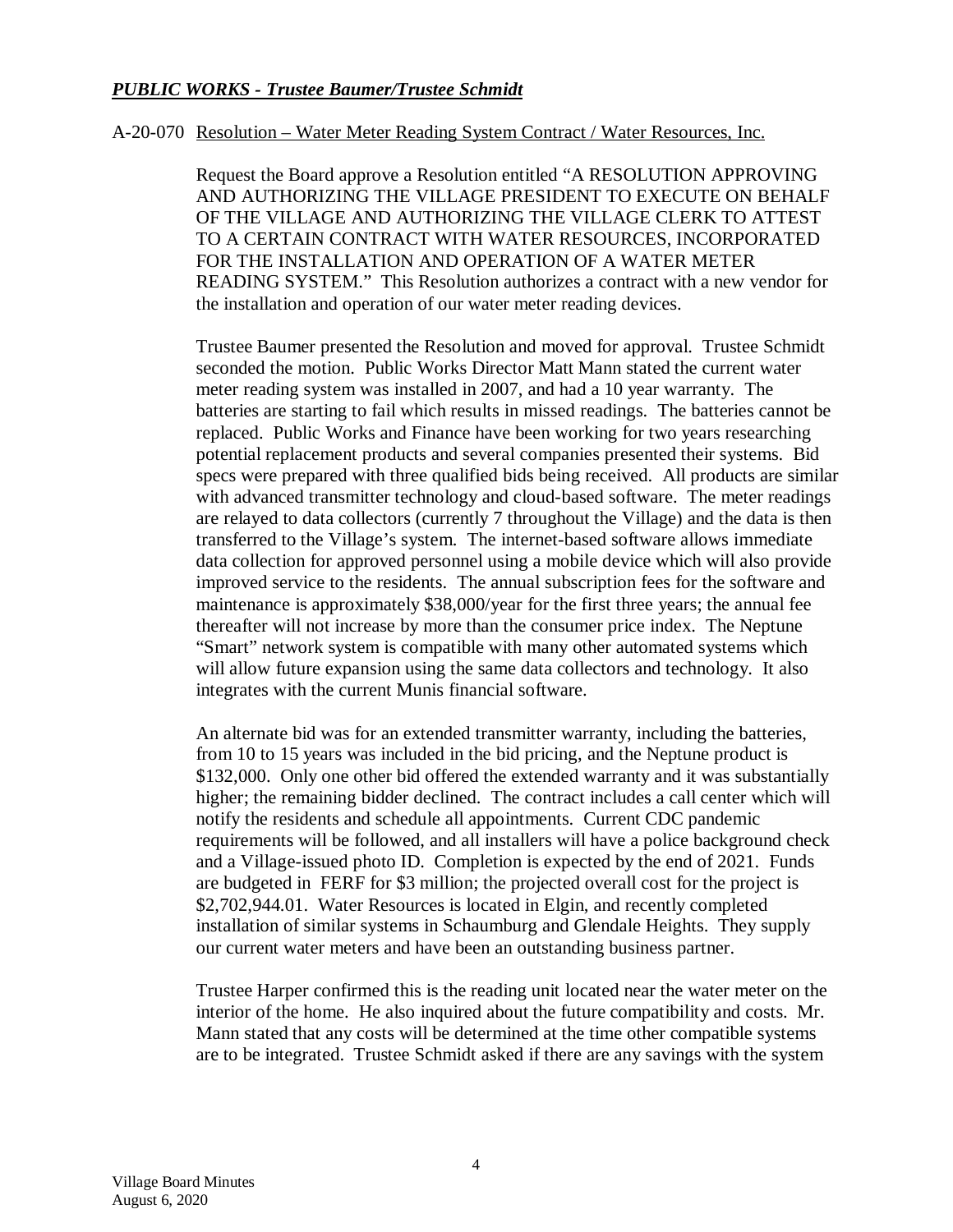being integrated with Munis. Mr. Mann stated it is not a cost savings, but a time savings, with faster service, accuracy and available information. ROLL CALL:

| <b>Trustee Schmidt</b> | Aye | <b>Trustee Carlson</b>    | Aye |
|------------------------|-----|---------------------------|-----|
| <b>Trustee Baumer</b>  | Aye | <b>Trustee Cecille</b>    | Aye |
| <b>Trustee Harper</b>  | Aye | <b>Trustee Thon</b>       | Aye |
| Motion carried.        |     | <b>RESOLUTION 2020-25</b> |     |

#### *PUBLIC SAFETY - Trustee Harper/Trustee Carlson*

#### A-20-071 Ordinance – Approval of Amendment to Title 3, Chapter 4 / Liquor Licensing

Request the Board approve an Ordinance entitled "AN ORDINANCE AMENDING SECTION 3-4-8 ENTITLED "LICENSE CLASSIFICATIONS, FEES, NUMBER ISSUED" OF CHAPTER 4 ENTITLED "ALCOHOLIC LIQUOR DEALERS" OF TITLE 3 ENTITLED "BUSINESS AND LICENSE REGULATIONS" OF THE VILLAGE CODE OF ORDINANCES OF THE VILLAGE OF STREAMWOOD." This Ordinance amends the number of select liquor license classifications available for purchase to conform to the actual number of licenses outstanding at this time.

Trustee Harper presented the Ordinance for first reading. Attorney Tom Bastian stated the Village Code needs to reflect the actual number of active liquor licenses for each classification. Elsie's Café recently closed and the Class F and Class V licenses need to be reduced by one.

Trustee Harper moved to waive the first reading for the Ordinance. Trustee Thon seconded the motion. A voice vote approved waiving the first reading. Trustee Harper moved for approval of the Ordinance as presented. Trustee Cecille seconded the motion. ROLL CALL:

| Trustee Carlson | Aye | Trustee Baumer         | Aye |
|-----------------|-----|------------------------|-----|
| Trustee Cecille | Aye | <b>Trustee Harper</b>  | Aye |
| Trustee Thon    | Aye | <b>Trustee Schmidt</b> | Aye |
|                 |     |                        |     |

Motion carried. CORDINANCE 2020-22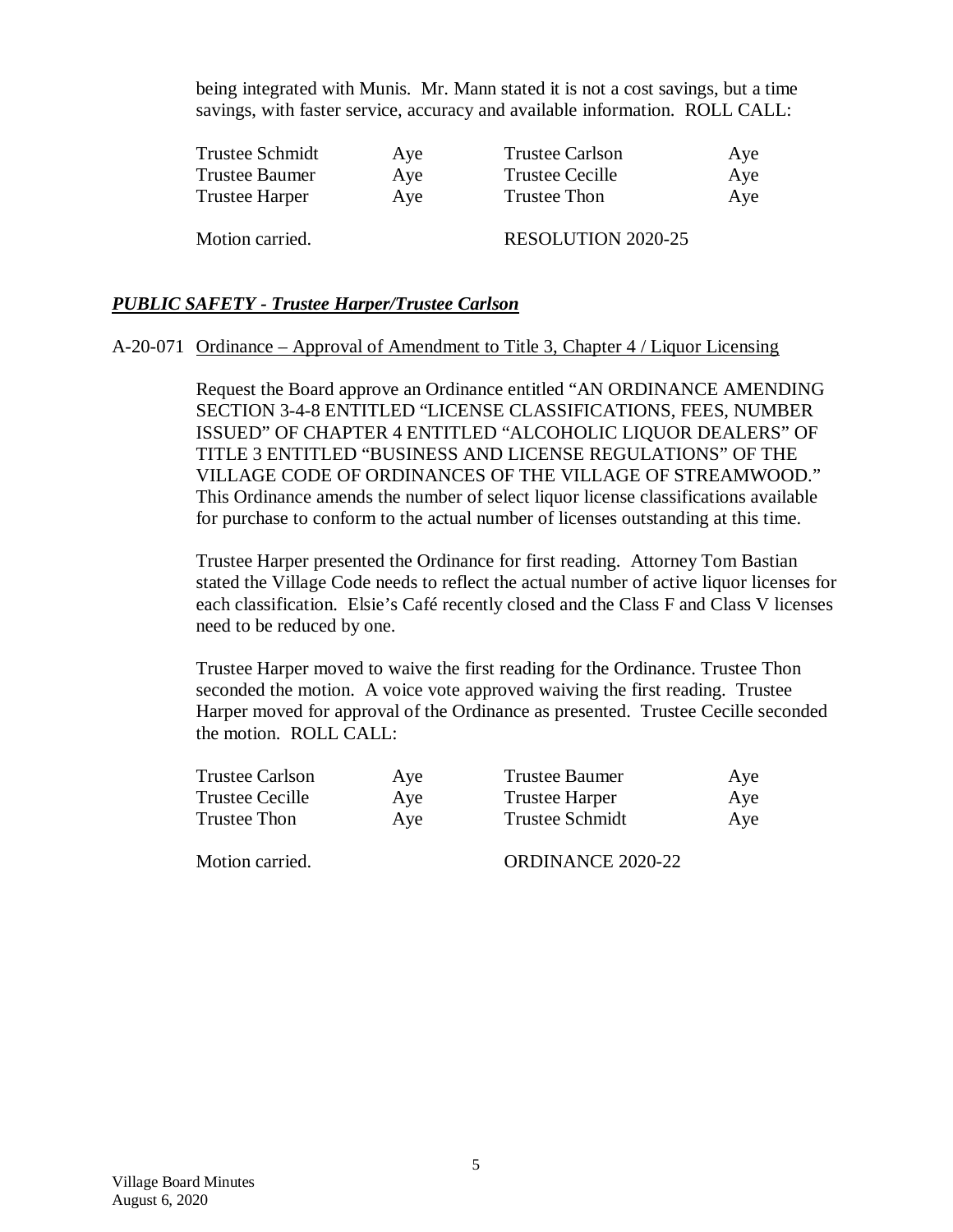# *LEGISLATIVE – Trustee Cecille/Trustee Thon*

A-20-072 Resolution – Intergovernmental Agreement – Poplar Creek Library District and the Suburban Bus Division of the Regional Transportation Authority

> Request the Board approve a Resolution entitled "A RESOLUTION APPROVING AN INTERGOVERNMENTAL LICENSE AGREEMENT BETWEEN THE VILLAGE OF STREAMWOOD, THE POPLAR CREEK LIBRARY DISTRICT AND THE SUBURBAN BUS DIVISION OF THE REGIONAL TRANSPORTATION AUTHORITY FOR THE INSTALLATION AND MAINTENANCE OF TWO (2) BUS SHELTERS AT 1405 S. PARK AVENUE, STREAMWOOD, IL." This Resolution approves an Intergovernmental Agreement between the Village, the Poplar Creek Library District and the Suburban Bus Division of the Regional Transportation Authority (PACE) for the installation and maintenance of two bus shelters on Park Avenue.

> Trustee Cecille presented the Resolution and moved for approval. Trustee Baumer seconded the motion. Village Manager Sharon Caddigan stated the Library contacted the Village asking if they could have a PACE bus shelter placed in the Village Rightof-Way on both sides of Park Avenue where the PACE bus stops are located. PACE will install the shelters if the Library will install the concrete pads and agree to the long-term maintenance (cleaning, garbage removal, snow removal, etc.). The Library asked the Village if they would assist in getting a better price for the concrete pads. The Village's Comprehensive Plan also addresses the need for public transportation and the plan for shelters had been discussed. The Village requested a specific style shelter and no advertising so it would be consistent with the Zoning Code and overall corridor improvements. The Village offered to install the concrete pads to PACE's specifications as long as the Library agreed to the maintenance.

> Trustee Harper asked about the setback for the shelter. Public Works Director Matt Mann indicated the shelter is set four-feet back from the curb, and the concrete pad is poured to meet the curb. ROLL CALL:

| Trustee Baumer  | Aye | <b>Trustee Cecille</b> | Aye |
|-----------------|-----|------------------------|-----|
| Trustee Harper  | Aye | Trustee Thon           | Aye |
| Trustee Schmidt | Aye | Trustee Carlson        | Aye |
|                 |     |                        |     |

Motion carried. RESOLUTION 2020-26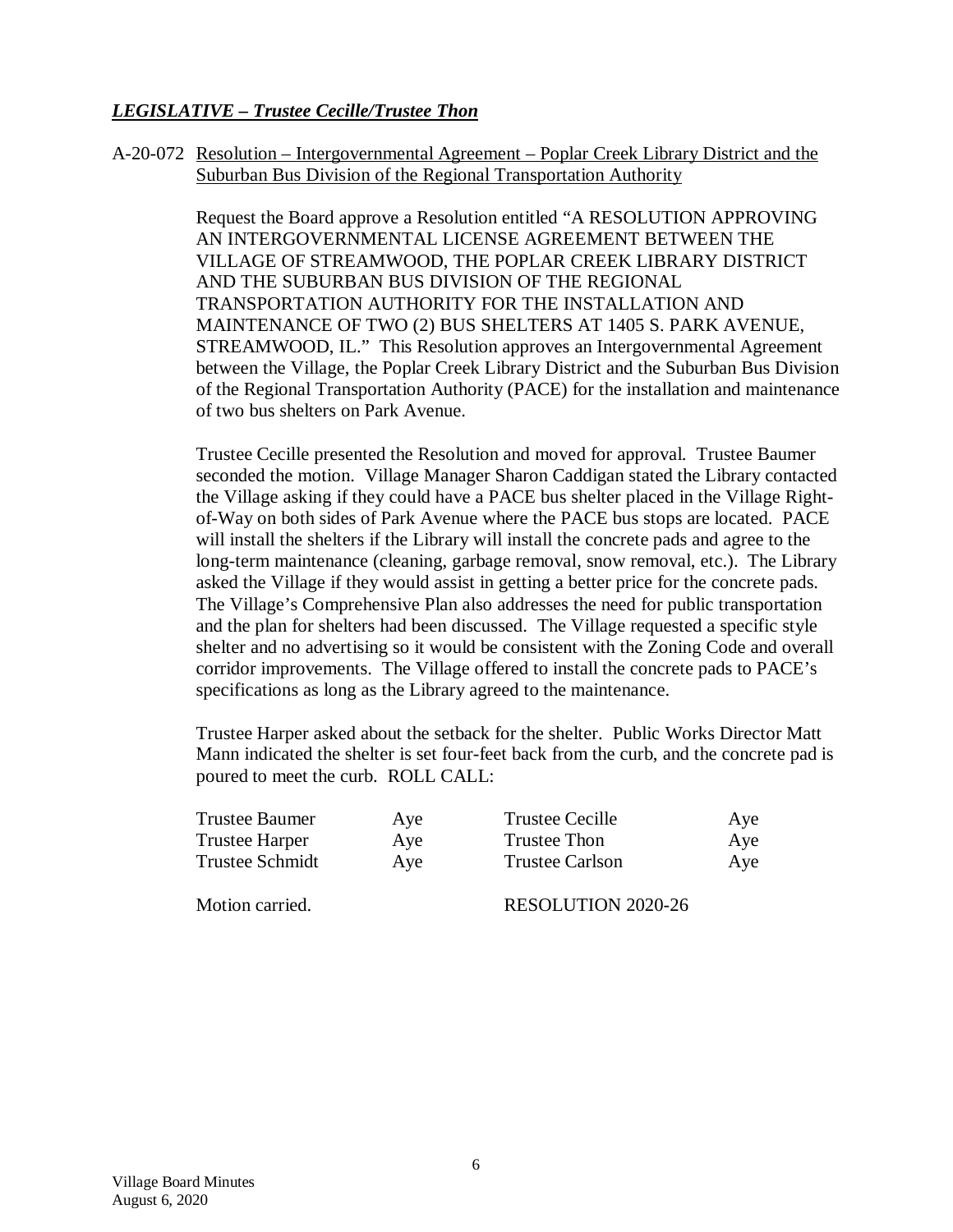# *COMMUNITY AFFAIRS - Trustee Thon/Trustee Cecille*

### A-20-073 Resolution – Professional Engineering Services Agreement – TranSystems **Corporation**

Request the Board approve a Resolution entitled "A RESOLUTION APPROVING AND AUTHORIZING THE EXECUTION OF A PROFESSIONAL ENGINEERING SERVICES AGREEMENT WITH TRANSYSTEMS CORPORATION TO PROVIDE PHASE I PROFESSIONAL ENGINEERING SERVICES AND ENVIRONMENTAL STUDIES FOR THE IL ROUTE 59 BRIDGE AND TRAIL IMPROVEMENT PROJECT." This Resolution approves the professional services to conduct Phase I engineering services and environmental studies for the development of the IL Route 59 Bridge and Trail Improvement Project as included in the Village's Comprehensive Plan.

Trustee Thon presented the Resolution and moved for approval. Trustee Cecille seconded the motion. Public Works Director Matt Mann stated this Agreement covers engineering for four sections of the planned trails and a bridge that will cross Route 59: Section 1 – Phase 1 engineering for trail and bridges/structures along Poplar Creek west of Route 59 to and over Route 59 to Madison Avenue; Section 2 – Phase 1 engineering for proposed trail on Madison Avenue from Irving Park Road to just north of Tyler Ct.; Section 3 – Preliminary Phase 1 engineering for trail improvements and a bridge/structure along Route 59 from Irving Park Road to Poplar Creek; and Section 4 – Preliminary Phase 1 engineering for a trial along Route 59 from Poplar Creek to Schaumburg Road.

Mr. Mann stated the Village recently received \$437,000 in grant funds from the REBUILD Illinois program to be used on long term infrastructure projects. The budget also has funds available to cover the difference if needed. This consultant is well qualified and has successfully completed many local trail and bridge projects and is pre-qualified with the State. The estimated cost for this contract is \$451,817.

Trustee Harper asked if the main bridge over Route 59 will be lighted. Mr. Mann stated that will be determined in the future during the actual construction design phase. Trustee Cecille asked if the pathways and bridge will be wide enough to accommodate a vehicle for maintenance purposes, etc. Mr. Mann stated it would be, and that those details will also be in the future construction design. ROLL CALL:

| <b>Trustee Cecille</b> | Aye | <b>Trustee Harper</b>     | Aye |
|------------------------|-----|---------------------------|-----|
| Trustee Thon           | Aye | Trustee Schmidt           | Aye |
| <b>Trustee Carlson</b> | Aye | <b>Trustee Baumer</b>     | Aye |
| Motion carried.        |     | <b>RESOLUTION 2020-27</b> |     |